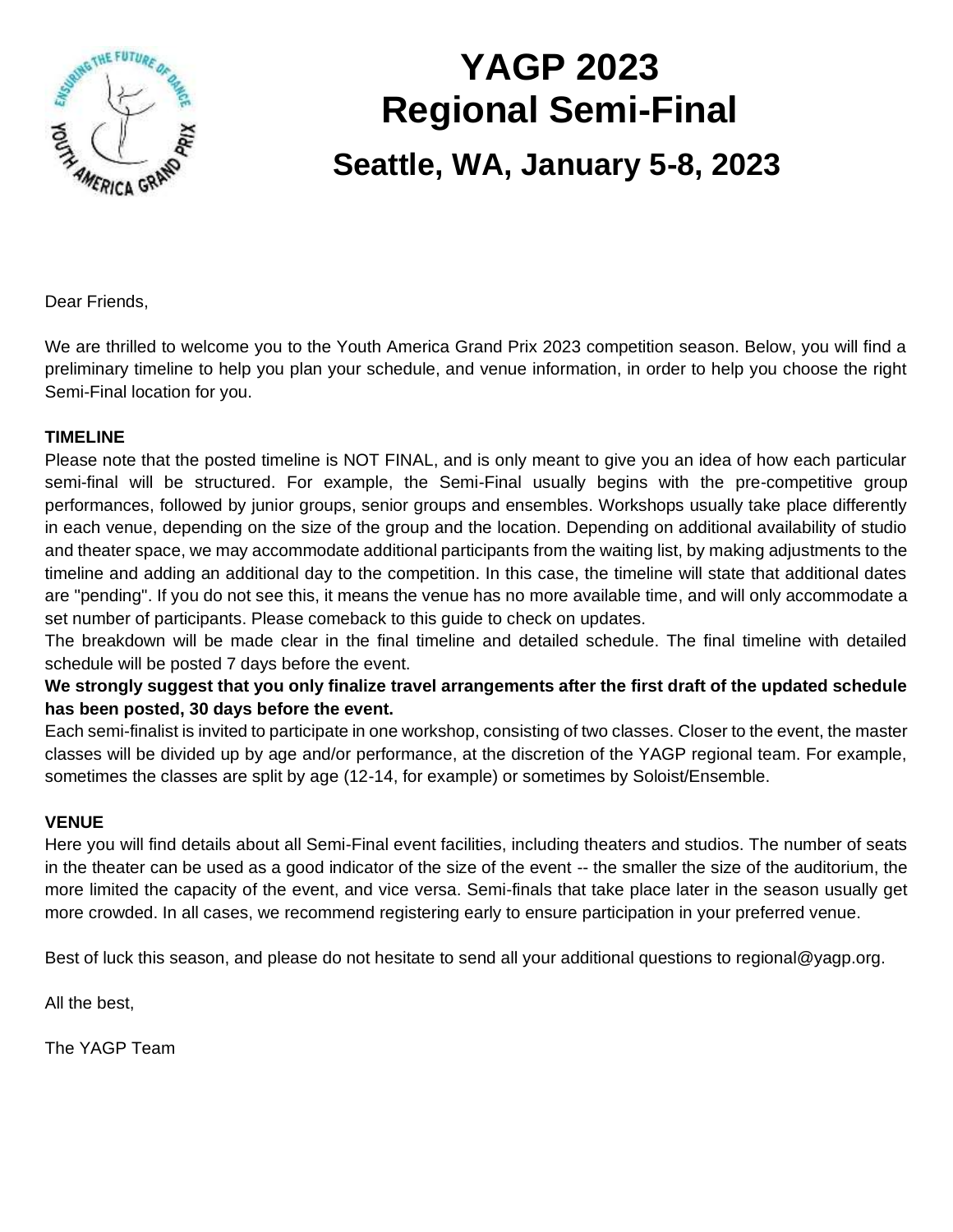# **YAGP 2023 Seattle, WA**

### **Important Information**

#### **About the Venue:**

The Edmonds Center is a modern, spacious home of the arts, located close to the harbor, between downtown Seattle (18 miles), and downtown Bellevue (22 miles). There are numerous dining options nearby, but very limited hotel options, with most hotels located outside the area, further toward the Pacific Highway. Master Classes usually take place at the Francia Russell Center, the home of Pacific Northwest Ballet.

#### **Theater:**

**Theater**: Edmonds Center for the Arts **Address**: 410 4th Ave N, Edmonds, WA 98020 **Website:** <http://www.edmondscenterforthearts.org/index> **Stage Size:** 37'10'" x 29' **Auditorium Size**: 704 **Nearby restaurants**: A variety of options within a short walking distance from Theater **Parking:** Parking at ECA is free, both in the parking lot and on the surrounding streets, but please plan to arrive early to allow enough time to be seated. Handicapped parking is available but limited.



#### **Studios:** Pending

**Distances: Distance from airport to theater:** 31 miles, approximately 56 minute drive